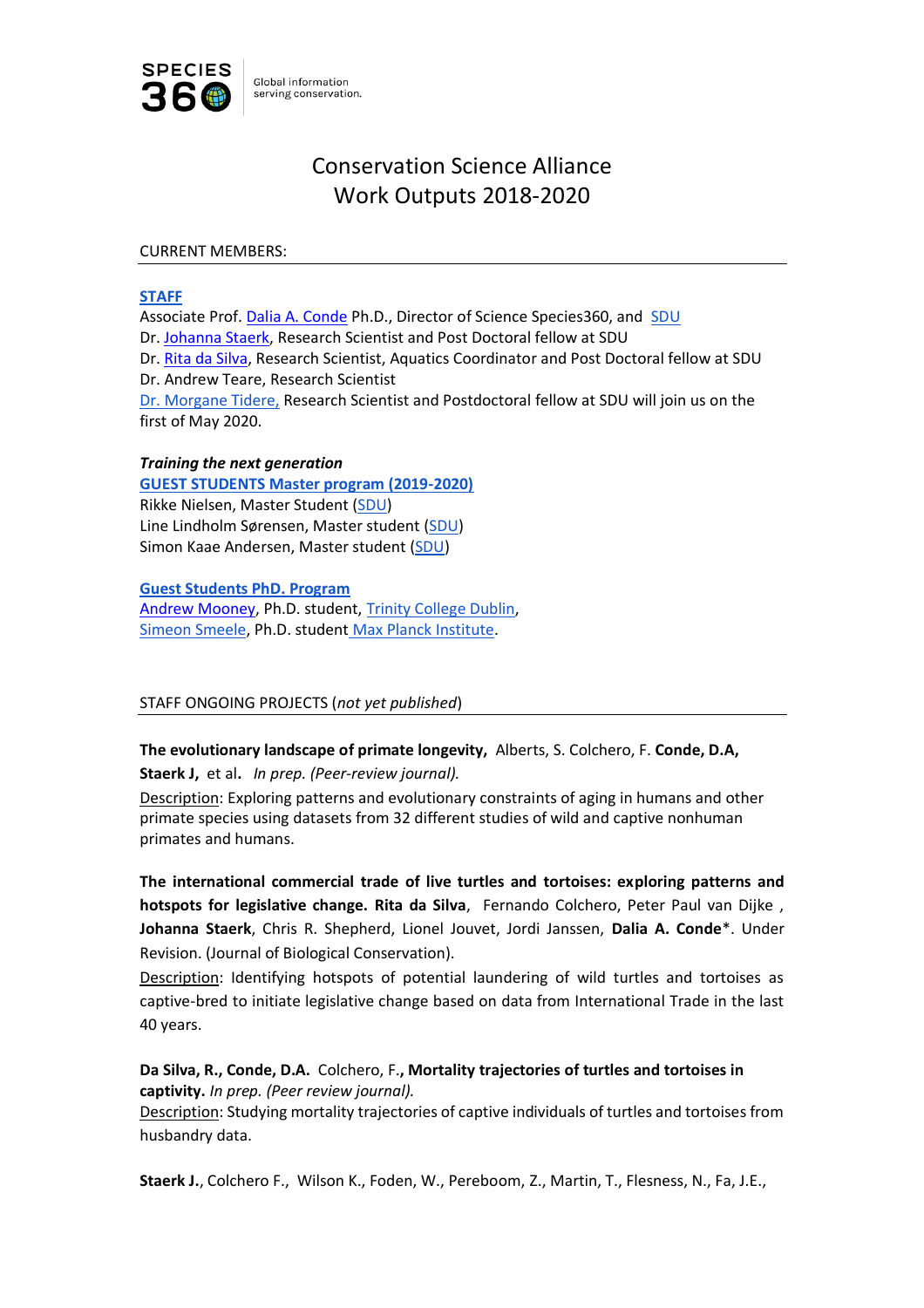

**Conde D.A. Supporting integrated conservation planning decisions of threatened species in the European Union.** *In prep. (Peer-review journal).* Description: Using decision analysis to decide whether captive breeding, habitat conservation, or both can be effective in advancing the conservation of threatened EU species currently held in zoos in the European Union.

# PUBLICATIONS (Includes staff and guest students)

#### **2020**

**[Sex differences in adult lifespan and aging rates of mortality across wild mammals,](https://www.pnas.org/content/early/2020/03/17/1911999117)** Jean-François Lemaître, Victor Ronget, Morgane Tidière, Dominique Allainé, Vérane Berger, Aurélie Cohas, Fernando Colchero, **Dalia A. Conde**, Michael Garratt, András Liker, Gabriel A. B. Marais, Alexander Scheuerlein, Tamás Székely, and Jean-Michel Gaillard, PNAS (2020)

[Open Science principles for accelerating trait-based science across the Tree of Life,](https://conservation.species360.org/nature-ecology-evolution-open-science-principles-for-accelerating-trait-based-science-across-the-tree-of-life/)

Gallagher, RV., Falster, DS., Maitner, BS. … **Conde, DA**, et al.(2020). Open Science principles for accelerating trait-based science across the Tree of Life. Nat Ecol Evol 4, 294–303

**Mooney, A.**, **Conde, D.A.**, Healy, K. *et al.* (2020) [A system wide approach to managing zoo](https://conservation.species360.org/visiting-a-zoo-this-week-research-sheds-light-on-why-you-go-and-the-impact-on-conservation-in-the-wild/)  [collections for visitor attendance and in situ conservation.](https://conservation.species360.org/visiting-a-zoo-this-week-research-sheds-light-on-why-you-go-and-the-impact-on-conservation-in-the-wild/) *Nat Commun* **11,** 584. Description: Assessment of global patterns in zoo visitor attendance in relation to institutional species composition, and how these relate to key conservation outcomes such as institutional in situ project investment.

#### **2019**

**Conde, D. A.** et al. (2019). **[Data gaps and opportunities for comparative and conservation](https://www.pnas.org/content/early/2019/04/18/1816367116)  [biology.](https://www.pnas.org/content/early/2019/04/18/1816367116)** *PNAS* first published April 19, 2019, *<https://doi.org/10.1073/pnas.1816367116>* Description: We develop a Demographic Species Knowledge Index that classifies the demographic information for the world's tetrapod species. We found comprehensive information on birth and survival for less than 2% of the species, and show the major potential of zoos and aquariums to significantly increase our demographic knowledge. Press release Species360: [here](https://www.species360.org/serving-conservation/species-knowledge-index-pnas/)

Challender, D. W.S., Hoffmann M., Hoffmann R., Scott J., Robinson J. E., Cremona P., Hilton-Taylor C., Jenkins R. K. B., Malsch K., **Conde, D.** and Tom De Meulenaer (2019) **[Criteria for](https://science.sciencemag.org/content/364/6437/247.2)  [CITES species protection](https://science.sciencemag.org/content/364/6437/247.2)**, *Science*, vol 364, issue 3467, April 19. pp 247-248 Description: Response letter to [Frank & Wilcove \(2019\)](https://science.sciencemag.org/content/363/6428/686)

**Ilieva, I**., **Jouvet, L**., Seidelin, L., Best, B. D., Aldabet, S.**, da Silva, A. R., & Conde, D. A**. (2019). **A global database of intentionally deployed wrecks to serve as artificial reefs.** *Data in Brief,* 23*.* <https://doi.org/10.1016/j.dib.2018.12.023> Description: A database of geo-referenced, intentionally deployed wrecks that can serve as artificial reefs. Data reported include data on the type of structure, location, depth, country,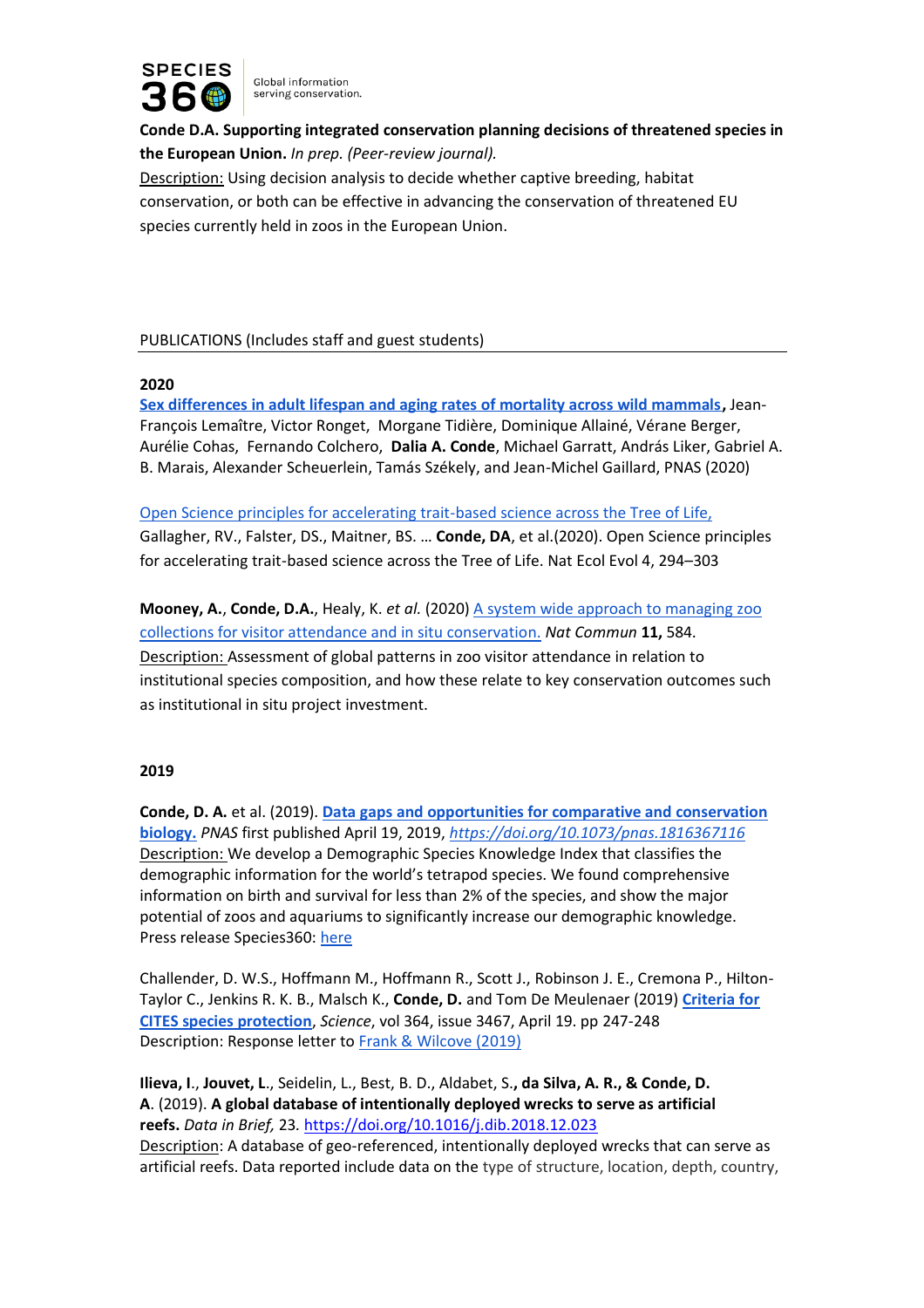

year of deployment and estimated life span of the wreck, location inside one of the Worlds Protected Areas, key biophysical Standard Level Data from the World Ocean Database, distance to reefs from the Coral Trait Database, and distances to 597 aquariums that are members of the Species360 global network.

Press release Species360: [here](https://www.species360.org/serving-conservation/aquarium-coral-conservation-2019-2/)

**Da Silva, R.,** Pearce-Kelly, P., Zimmerman, B., Knott, M., Foden, W., & **Conde, D. A.** (2019). **[Assessing the conservation potential of fish and corals in aquariums](https://www.sciencedirect.com/science/article/pii/S1617138118302723?via%3Dihub)  [globally.](https://www.sciencedirect.com/science/article/pii/S1617138118302723?via%3Dihub)** *Journal for Nature Conservation*, 48, 1-11. [doi.org/10.1016/j.jnc.2018.12.001](https://doi.org/10.1016/j.jnc.2018.12.001) Description: Assessment of the number of fish and Anthozoa (coral and anemone species) registered in ZIMS aquariums. We highlight the number of species that are listed on the IUCN Red List of threatened species, are vulnerable to climate change, Evolutionary Distinct and Globally Endangered (EDGE), and listed by the Alliance for Zero Extinction (AZE). <https://www.species360.org/serving-conservation/aquarium-coral-conservation-2019-2/>

**Da Silva, R., & Conde, D. A.** (2019). **Data on the conservation potential of fish and coral populations in aquariums.** *Data in Brief*, 22, 987- 991. <https://doi.org/10.1016/j.dib.2018.12.083> Description: Data paper related to above publication. <https://www.species360.org/serving-conservation/open-data-2/>

**Staerk, J., Conde, D. A.**, Ronget, V., Lemaitre, J. F., Gaillard, J. M., & Colchero, F. (2019). **Performance of generation time approximations for extinction risk assessments.** *Journal of Applied Ecology*. <https://doi.org/10.1111/1365-2664.13368> Description: Generation time is an essential component of IUCN Red List assessments. In this paper we assess errors in the prediction of species generation time in seven different measures of generation time. We show that these errors can lead to an underestimation of the extinction risk of threatened species and propose a new way of calculation generation time based on readily available life history data.

Press Release SDU: [here](https://www.sdu.dk/en/om_sdu/fakulteterne/naturvidenskab/nyheder2019/2019_04_23_errorbarspopmodels) Press Release Species360 [here](https://www.species360.org/serving-conservation/generations-time-jrnl-applied-ecology/) Other Press Releases: [The Conversation](https://theconversation.com/biodiversity-many-species-could-be-even-more-likely-to-go-extinct-than-we-realise-116765)

Colchero, F., Jones, O. R., **Conde, D. A.**, Hodgson, D., Zajitschek, F., Schmidt, B. R., ... Gaillard, J-M. (2019)**. [The diversity of population responses to environmental change.](https://onlinelibrary.wiley.com/doi/full/10.1111/ele.13195)** *Ecology Letters*, 22(2), 342-353. <https://doi.org/10.1111/ele.13195>

Description: Explores how the age-dependency in demographic rates and the year-to-year interactions between survival and fecundity affect stochastic population growth rates. Shows that oversimplification in models may lead to predicting a species to thrive while it may, in reality, go extinct.

Press-Release SDU: [here](https://www.sciencedaily.com/releases/2019/01/190111112844.htm)

# **2018**

**Staerk, J., Conde, D. A**. Siriaroonat, B., Ryder, O., Hvilsom, C. (2018). **[Saving samples, saving](https://www.eaza.net/assets/Uploads/Zooquaria/ZQIssues/ZQ101v4-web.pdf)  [species: Biobanking is essential for genetic rescue and population management](https://www.eaza.net/assets/Uploads/Zooquaria/ZQIssues/ZQ101v4-web.pdf)  sustainability**. *Zooquaria*, 101.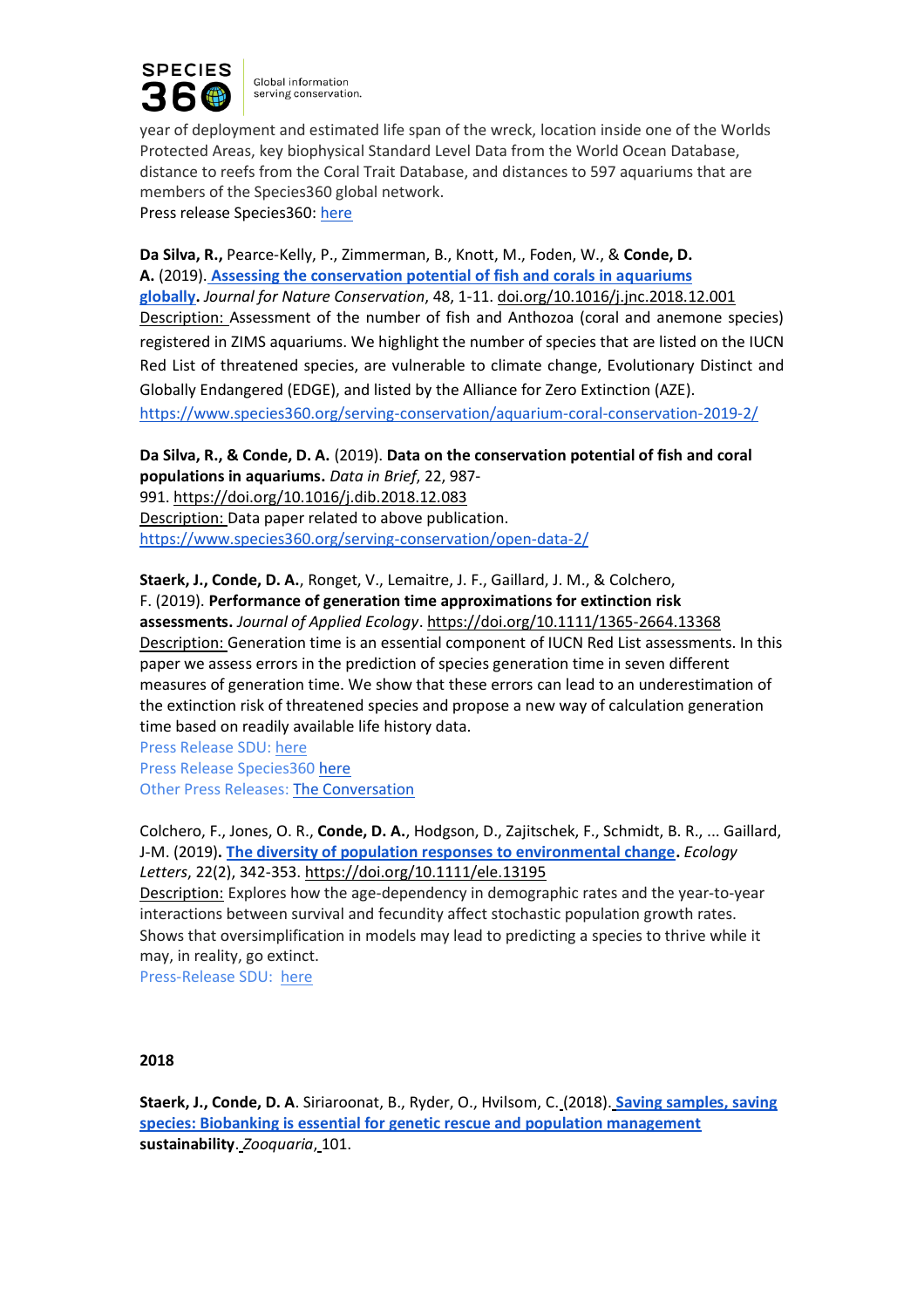

Description: Describes the importance of biobanking live cells, the EAZA biobank and the potential of ZIMS data to support genetic rescue.

**Mooney A., Conde D. A.**, Healy, K., **Teare, A.** & Buckley, Y. M. 2018. **[ZIMS and flamingo](http://www.flamingo-sg.org/journal/flamingo-2018/paper-13-a-mooney-et-al-short-report/)  [management: Moving from Data to Decisions.](http://www.flamingo-sg.org/journal/flamingo-2018/paper-13-a-mooney-et-al-short-report/)** *Flamingo*, e1: 76-80.

Description: Investigates the relationship between flock size and reproductive success of flamingos within zoo and aquarium collections.

# **Staerk, J. da Silva, A. R., Jouvet, L. & Conde, D. A.**,(2018). **[CITES Animals Committee Doc.](https://cites.org/sites/default/files/eng/com/ac/30/E-AC30-13-01-A3.pdf)  [13.1 Annex 3](https://cites.org/sites/default/files/eng/com/ac/30/E-AC30-13-01-A3.pdf)**.

Description: Supporting CITES in reviewing the breeding biology and captive husbandry of sixteen species presented at the 30th meeting of the Animals Committee.

# **Staerk, J., & Conde, D. A.** (2018). **[CITES SC70, Doc. 51, Annex 2 \(Rev.1\). Review of facilities](https://cites.org/sites/default/files/eng/com/sc/70/E-SC70-51-A2-R1.pdf)  [keeping Asian big cats in captivity](https://cites.org/sites/default/files/eng/com/sc/70/E-SC70-51-A2-R1.pdf)**[.](https://cites.org/sites/default/files/eng/com/sc/70/E-SC70-51-A2-R1.pdf)

Description: Supporting CITES in their decision 17.229 a) on reviewing facilities keeping Asian big cats in captivity. Development of a database and a summary report on the number of cats and facilities keeping those cats presented at the 70th meeting of the Standing Committee.

# **Staerk, J., da Silva, R.**, et al. & **Conde, D.A**.(2018). **[Manual for the differentiation of captive](https://cites.org/sites/default/files/eng/prog/captive_breeding/SSFA_Species360_Insp_Manual_Final_red.pdf)[produced and wild-caught turtles and tortoises](https://cites.org/sites/default/files/eng/prog/captive_breeding/SSFA_Species360_Insp_Manual_Final_red.pdf)**. *(17.291 a)*

Description: Supporting CITES in their decision 17.291 a) ii) on developing guidance concerning the differentiation of specimens of tortoises and freshwater turtles (Testudines spp.) originating from the wild, from those from captive or ranching production systems. Development of a guide for customs officials and inspectors.

Featured in

# **EU forum**

European Habitats Forum (2019). **The implementation of the EU 2020 Biodiversity Strategy and recommendations for the post-2020 Biodiversity Strategy** (Opinion statement from International and European NGOs recommends the EU to support the Species Knowledge Index, page 5). [Link](https://www.iucn.org/regions/europe/our-work/eu-biodiversity-policy/european-habitats-forum)

#### **In open access textbook (p. 412)**

Wilson, J. W., Primack, R. B. (2019) "Conservation Biology in Sub-Saharan Africa". Cambridge, UK: Open Book Publishers, 2019, https://doi.org/10.11647/OBP.0177 Download book: [here](http://consbio.africa/)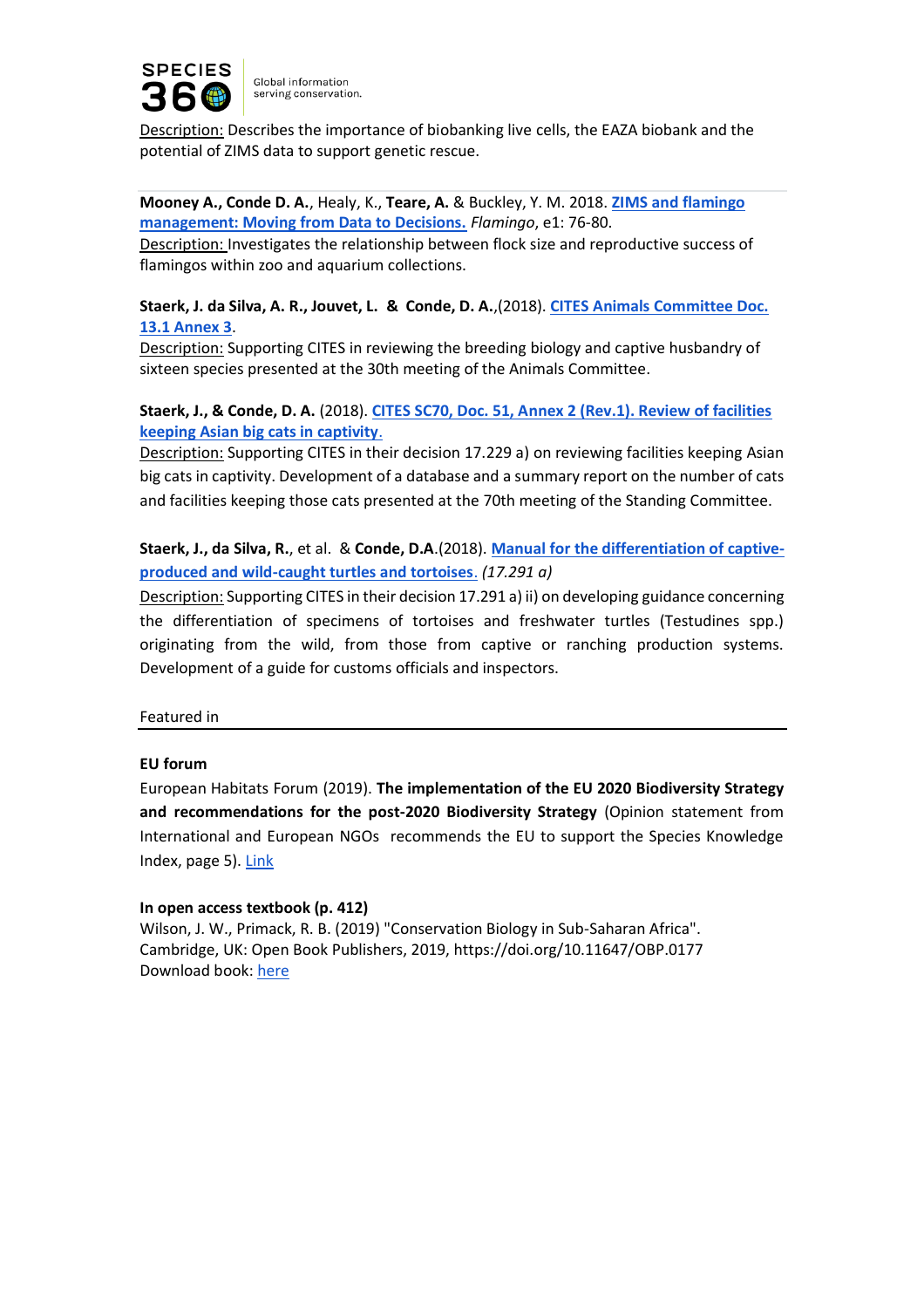

**WORKSHOPS** 

# 2020

Pfau B., … **.Staerk, J., da Silva R., Andersen S.**, Kwet, A., Monzel, M. International [Cooperation on Species Protection with special focus on turtles and tortoises](https://conservation.species360.org/international-collaboration-on-species-conservation-of-turtles-and-tortoises-frankfurt-talks/) ("Frankfurt Talks"), 31st of January, 2020, Senckenberg Natural History Museum, Frankfurt, Germany. Organizers: German Association for Herpetology and Terraristic

Description: Exploring potential synergies between Species360, DGHT, and other organizations involved in projects related to the wildlife trade of turtles and tortoises.

# 2019

Colchero, F.,…, **Conde, D.A., Staerk, J**., **da Silva**, Smeele S., etal. Exploring the landscape of Sex Differences on Survival of Animals Under Human Care. University of Southern Denmark, Marine Laboratory, Kerteminde, Denmark.

Organizers: CPop Nat (IMADA and Biology Departments), CPop Kernel, University of Southern Denmark and Species360.

# 2018

Colchero, F.,…, **Conde, D.A., Staerk, J**., Alberts, S. **The evolutionary landscape of primate longevity**. Duke University, Durham, USA.

Description: Understanding the rate of aging by comparison of life expectancy and lifespan equality investigating 32 primate populations from the wild and in captivity in collaboration with Duke University.

This project is being led by the **Primate Life Histories Working Group** and the Species360 Conservation Science Alliance is a collaborator on this project together with Zjef Pereboom from th[e Royal Zoological Society of Antwerp](https://www.zooscience.be/en/)

**Staerk, J., da Silva, R., Conde, D.A.** Shepherd, C.R. **[Investigating patterns of international](https://conservation.species360.org/cpsg-2018-working-group-investigating-patterns-of-international-wildlife-trade-in-asap-species/)  [wildlife trade in ASAP species](https://conservation.species360.org/cpsg-2018-working-group-investigating-patterns-of-international-wildlife-trade-in-asap-species/)**, Conservation Planning Specialist Group, 2018 Annual meeting. Available [here](http://www.cpsg.org/sites/cbsg.org/files/documents/2018%20CPSG%20Annual%20Meeting%20Proceedings_0.pdf) (page 8).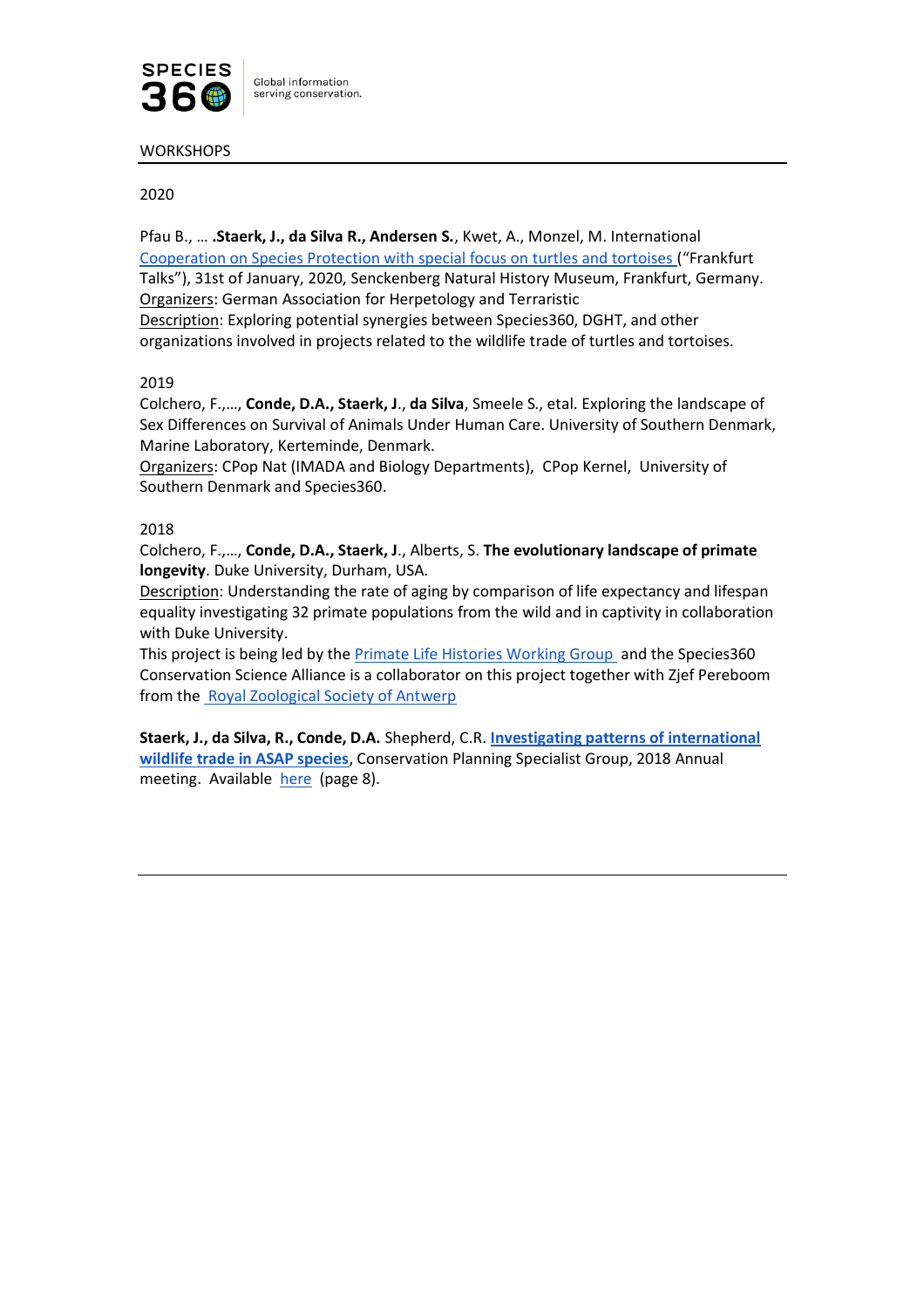

#### TALKS (Includes staff and guest students)

#### **2020**

# **Mooney, A. (Invited Speaker), Presentation: Species360 Conservation Science Alliance Research**

BIAZA Regional Education Committee Meeting, 28th February 2020 Group Annual Meeting, 7th-8th October 2019, Galway Atlantaquaria, Ireland

Galway Atlantaquaria, National Aquarium of Ireland, February 28th 2020, Galway, Ireland

**Conde, DA. (Invited speaker), "Species360 Conservation Science Alliance".** Workshop of the German Association for Herpetology and Terraristic (DGHT) on Species Protection with special focus on turtles and tortoises ("Frankfurt Talks"), 31st of January, 2020, Senckenberg Natural History Museum, Frankfurt, Germany.

Staerk, J. (Invited speaker), "The Species360 ZIMS database" and "Compiling the "Manual **for the differentiation of captive-produced and wild-caught turtles and tortoises (Testudines)" for the CITES Secretariat".** Workshop of the German Association for Herpetology and Terraristic (DGHT) on Species Protection with special focus on turtles and tortoises ("Frankfurt Talks"), 31st of January, 2020, Senckenberg Natural History Museum, Frankfurt, Germany.

**da Silva, R. (Invited speaker), "Analysis of international trade of turtles and tortoises / Mortality trajectories of turtles and tortoises with ZIMS data".** Workshop of the German Association for Herpetology and Terraristic (DGHT) on species Protection with special focus on turtles and tortoises ("Frankfurt Talks"), 31st of January, 2020, Senckenberg Natural History Museum, Frankfurt, Germany.

**Kaae Andersen, S. (Invited speaker), "Economic aspects of turtle farming and trade in Indonesia and Malaysia** 

**(first results of the Trade Chain Turtle project)".** Workshop of the German Association for Herpetology and Terraristic (DGHT) on Species Protection with special focus on turtles and tortoises ("Frankfurt Talks"), 31st of January, 2020, Senckenberg Natural History Museum, Frankfurt, Germany.

#### **2019**

**Mooney, A., Zoos: Does Size Matter?**, British Ecological Society (BES) Annual Meeting, 11th - 13th December 2019, Belfast, Northern Ireland.

**Nielsen, R.: The world's aquariums key role to support shark conservation**, European Union of Aquarium Curators Conference (EUAC) 2019, 14-18 of October 2019, Bologne, France.

**Conde DA.** CITES, 18th Conference of the Parties (CoP18), Geneva,

**Conde DA.** CITES, 18th Conference of the Parties(CoP18), Geneva,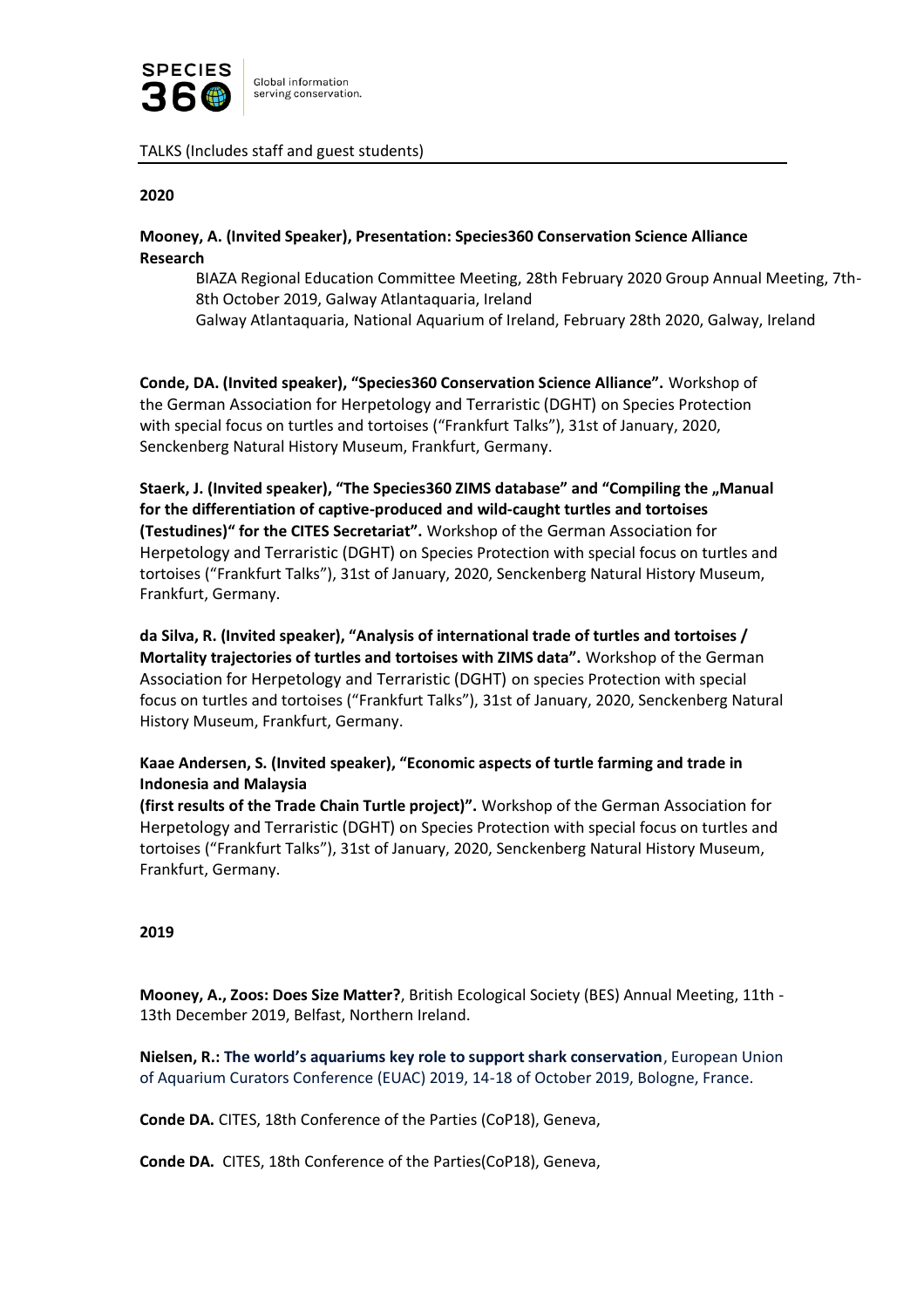

**We thank our guest student for the following talks: Mooney, A.**, Presentation: **Species360 Conservation Science Alliance Research** 

BIAZA Records Group Annual Meeting, 7th-8th October 2019, Longleat Safari Park, UK Chicago Zoological Society, 11th July 2019, Brookfield Zoo, Chicago, Illinois. Lincoln Park Zoo, 9th July 2019, Chicago, USA. San Diego Zoo Global Board and Conservation Council, 13th June 2019, San Diego,USA. Los Angeles Zoo and Botanical Gardens, 12th June 2019, Los Angeles, USA. Wildlife Conservation Society, 6th June 2019, Bronx Zoo, New York, USA. San Diego Zoo Global, 21st May 2019, San Diego Zoo Safari Park, USA. SeaWorld San Diego, 21st May 2019, San Diego, USA. EAZA Directors' Day, 23rd - 25<sup>th</sup> April 2019, Jersey Zoo, St. Helier, Jersey, UK Birch Aquarium, Scripps Institution of Oceanography, 9th April 2019, La Jolla, California, USA. Aquarium of the Pacific, 21st March 2019, Long Beach, USA. Shark Reef Aquarium at Mandalay Bay, 5<sup>th</sup> March 2019, Las Vegas, USA. Dublin Zoo, 14th January 2019, Dublin, Ireland.

Mooney, A., Zoos: Does Size Matter?, 2<sup>nd</sup> Irish Ecological Association Conference, 10<sup>th</sup>-12<sup>th</sup> January 2019, National University of Ireland, Galway. Conference program: [here](https://www.marine.ie/Home/sites/default/files/MIFiles/Docs_Comms/2nd%20Ecology%20%26%20Evolution%20Conference%20Programme%202019%20Galway.pdf)

#### **2018**

Mooney, A. (Invited Speaker), **Species360 Conservation Science Alliance Research Presentation**, Chester Zoo, 19th November 2018, Chester, UK.

Conde, D.A (Key note) **Decision analysis and decision quality for Species Conservation**, IX National Congress of Scientific Research in Parks (IX Convegno Nazionale della Ricerca nei Parchi: Conoscere per Proteggere). Verona, Itay, October 5<sup>th</sup> -8<sup>th</sup> [Conference program](http://www.parconaturaviva.it/it/mission/ricerca/eventi-scientifici/convegno-nazionale-della-ricerca-nei-parchi#speaker:)

Staerk, J. (Plenary) **Innovative tools and methods in species conservation**, in collaboration with the Species Conservation Toolkit Initiative, IUCN Conservation Planning Specialist Group (CPSG), October 18-21st, Bangkok, Thailand. [Conference Program](http://www.cpsg.org/sites/cbsg.org/files/CPSG%20Annual%20Meeting%20Draft%20Agenda_28%20Sept.pdf) 

Da Silva A. R. (Speaker) **Can Aquariums save corals**? European Union of Aquarium Curators, Hull, UK. Conference Program (see page 20), description

Conde, D.A. (Speaker) **Genetic Rescue as insurance of genetic variability**, World Association of Zoos and Aquariums, Bangkok Thailand, October 21-28<sup>th</sup>

Conde, D.A. (Keynote) **[Mapping Species Knowledge](https://indico.egi.eu/indico/event/3973/session/32/contribution/9)– the value of data and digital [infrastructure to address the extinction crisis](https://indico.egi.eu/indico/event/3973/session/32/contribution/9)**, Digital Infrastructures for Research (DI4R) conference, Lisboa, Portugal.

Conde, D.A. (Seminar ivited speaker) **[Mapping information gaps: towards and index of](https://www.zoo.ox.ac.uk/article/how-much-do-we-know-about-life-history-worlds-vertebrates-dr-dalia-conde-species360-has)  knowledge for [every vertebrate species](https://www.zoo.ox.ac.uk/article/how-much-do-we-know-about-life-history-worlds-vertebrates-dr-dalia-conde-species360-has)**, Seminar, University of Oxford,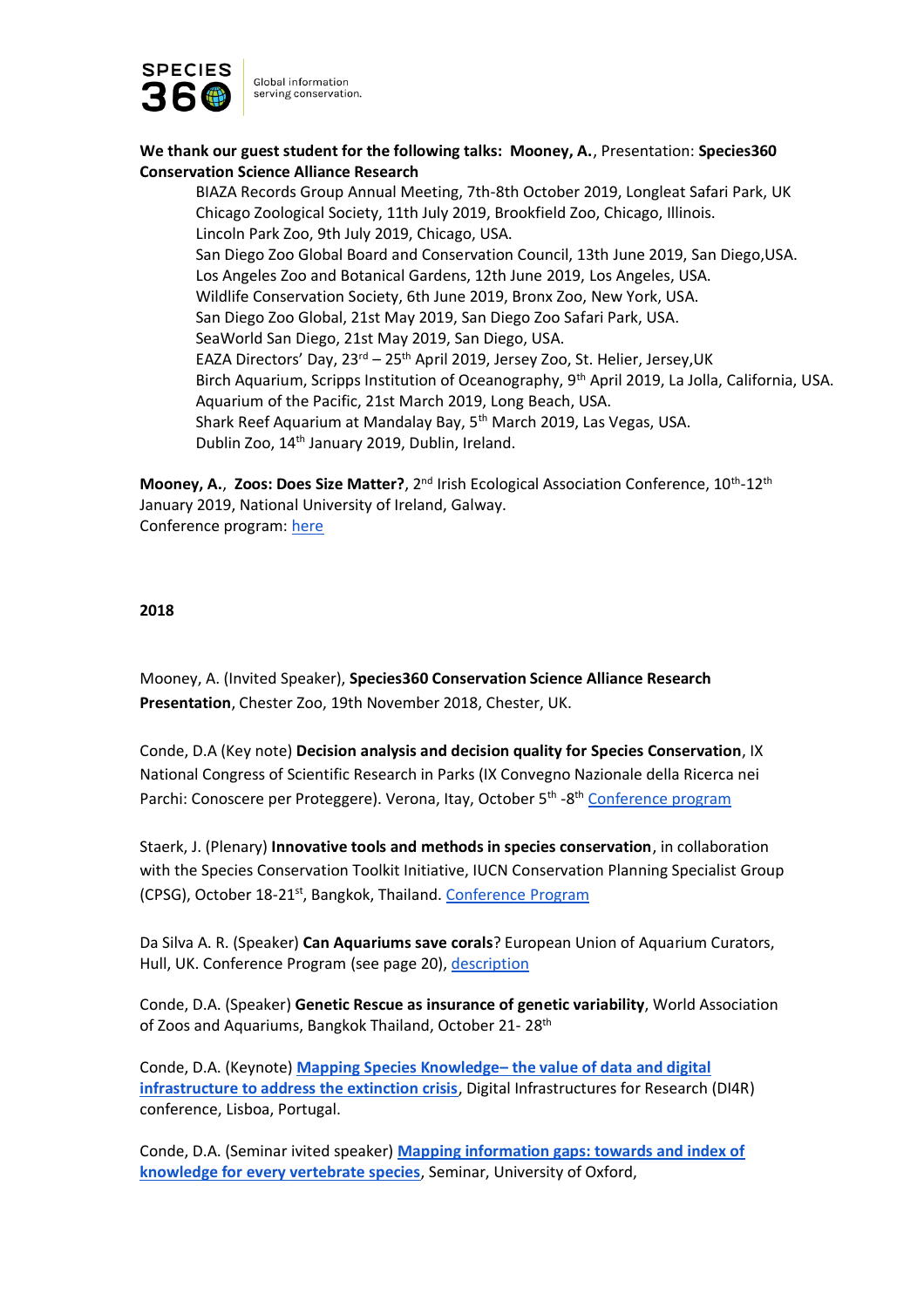

Da Silva, A.R. (Speaker), Colchero, F., Conde, D.A. **Do Turtles Senesce Under Human Care?** Evolutionary Demography Society, Lyon, France. [Link to conference program \(pdf\).](https://evodemo2018.sciencesconf.org/data/pages/Evodemo_2018_schedule_1.pdf)

Mooney, A. **Zoos: Does Size Matter?**, World Association of Zoos and Aquariums, Bangkok Thailand, October 21-28<sup>th</sup>. [Link to presentation \(pdf\)](https://biaza.org.uk/downloader/1239)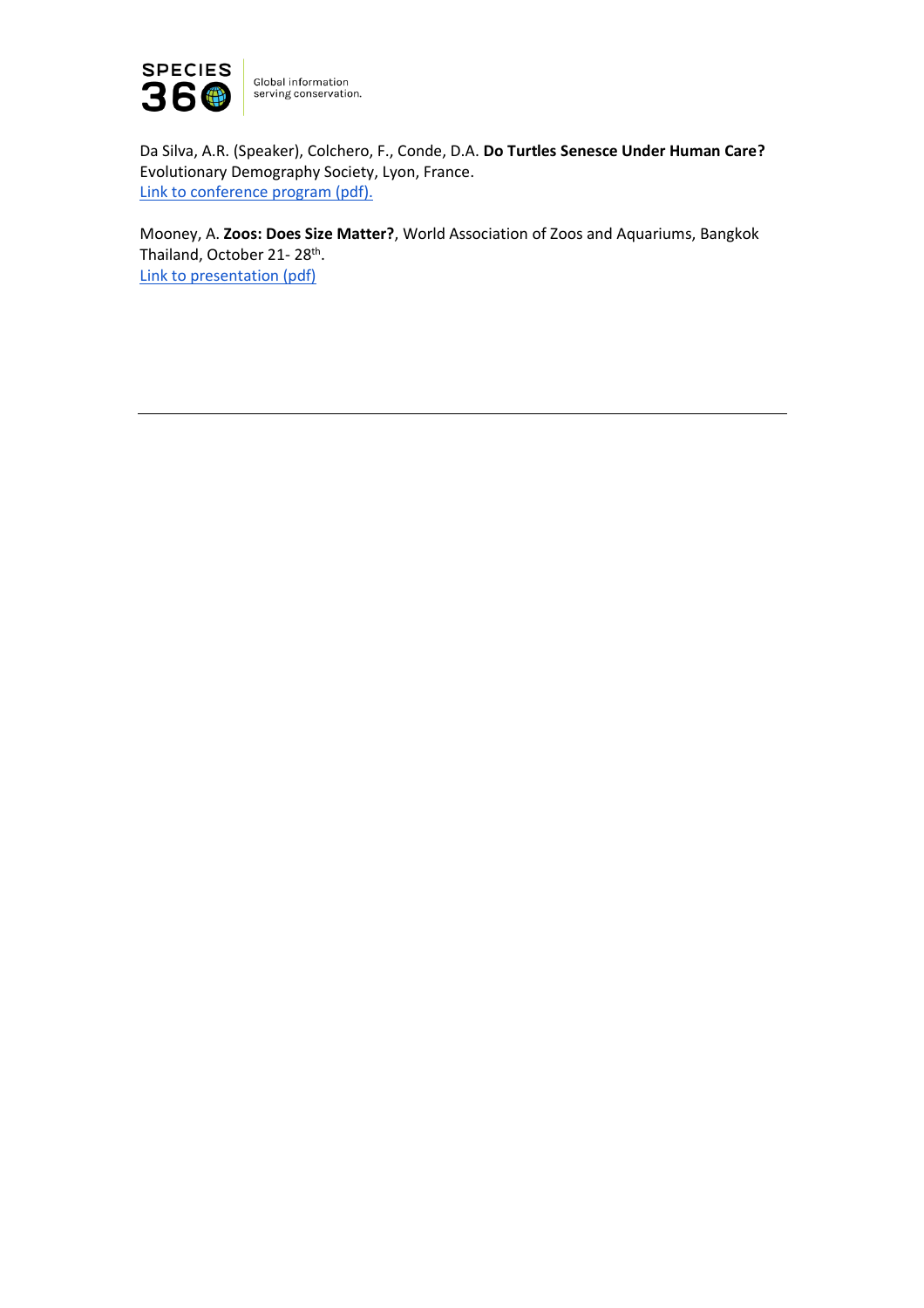

Capacity Building Projects

### ONGOING

# **Mooney, A.**, **Teare, A.**, Buckley Y.M. **Staerk J, Simeon S, et al.** . **How does flock size and structure influence reproductive success in captive Flamingos?.** *In prep*. *(Peer review journal).*

Description: Development of species-specific management guidelines for ex situ flamingo populations in collaboration with the IUCN SSC Flamingo Specialist Group and the TAG chairs from EAZA and AZA

**Mooney, A., Staerk**, J., Ryder, O., Buckley Y.M. **Conde, D.A. Setting priorities for the banking of cell tissues for genetic rescue across Zoos and Aquariums.** *In prep*. *(Peer review journal).*

Description: Development of a prioritization protocol for the collection of genetic samples from endangered species to be banked in cryogenic storage facilities.

Andersen, S. Staerk, J., da Silva, R, Conde, D.A. **Wildlife laundering of freshwater turtles via trade chain analysis**, Master thesis, University of Southern Denmark, Odense, Denmark with Species360 Conservation Science Alliance, [Wildlife Reserves of Singapore,](https://www.wrs.com.sg/) [TRAFFIC,](https://www.traffic.org/) Monitor and [DGHT.](https://www.dght.de/startseite)

Sørensen, L., Conde, D.A.: **Prioritizing ASAP species for genetic rescue**, Master thesis, University of Southern Denmark, Odense, Denmark with Species360 Conservation Science Alliance, an[d IUCN ASAP.](https://www.speciesonthebrink.org/)

Description: Development of a decision analysis framework to prioritize ASAP species in need for genetic rescue and cryobanking of cell samples.

Nielsen, R., Staerk, J. & da Silva R., Knott M. & Conde, D.A. **Zoos and aquariums through the lens of CITES: Opportunities for zoos and aquariums to support Elasmobranch species threatened by international trade**, Nielsen, R., Master thesis, University of Southern Denmark, Odense, Denmark. with Species360 Conservation Science Alliance, [CPop SDU](https://www.sdu.dk/en/om_sdu/institutter_centre/cpop) and [ZIMS for Aquariums Product Owner.](https://www.species360.org/products-services/support-for-aquariums/)

Description: Investigation of life expectancy patterns of Elasmobranchii species using ZIMS data

Silva. D.A. **Demographic data analyses enhance biodiversity conservation and sustainable international trade in fish, corals, turtles and tortoises**, Ph.D. thesis, University of Southern Denmark, Odense, Denmark. Supervisors Dalia A. Conde an[d Fernando Colchero](http://www.colchero.com/)

Mooney, A. **Linking in-situ and ex-situ wildlife conservation efforts to enhance global wildlife conservatio**n, Ph.D. thesis, Trinity College, Dublin, Ireland. Supervisors[: Yvonne](https://www.tcd.ie/research/profiles/?profile=buckleyy)  [Buckley](https://www.tcd.ie/research/profiles/?profile=buckleyy) and Dalia A. Conde,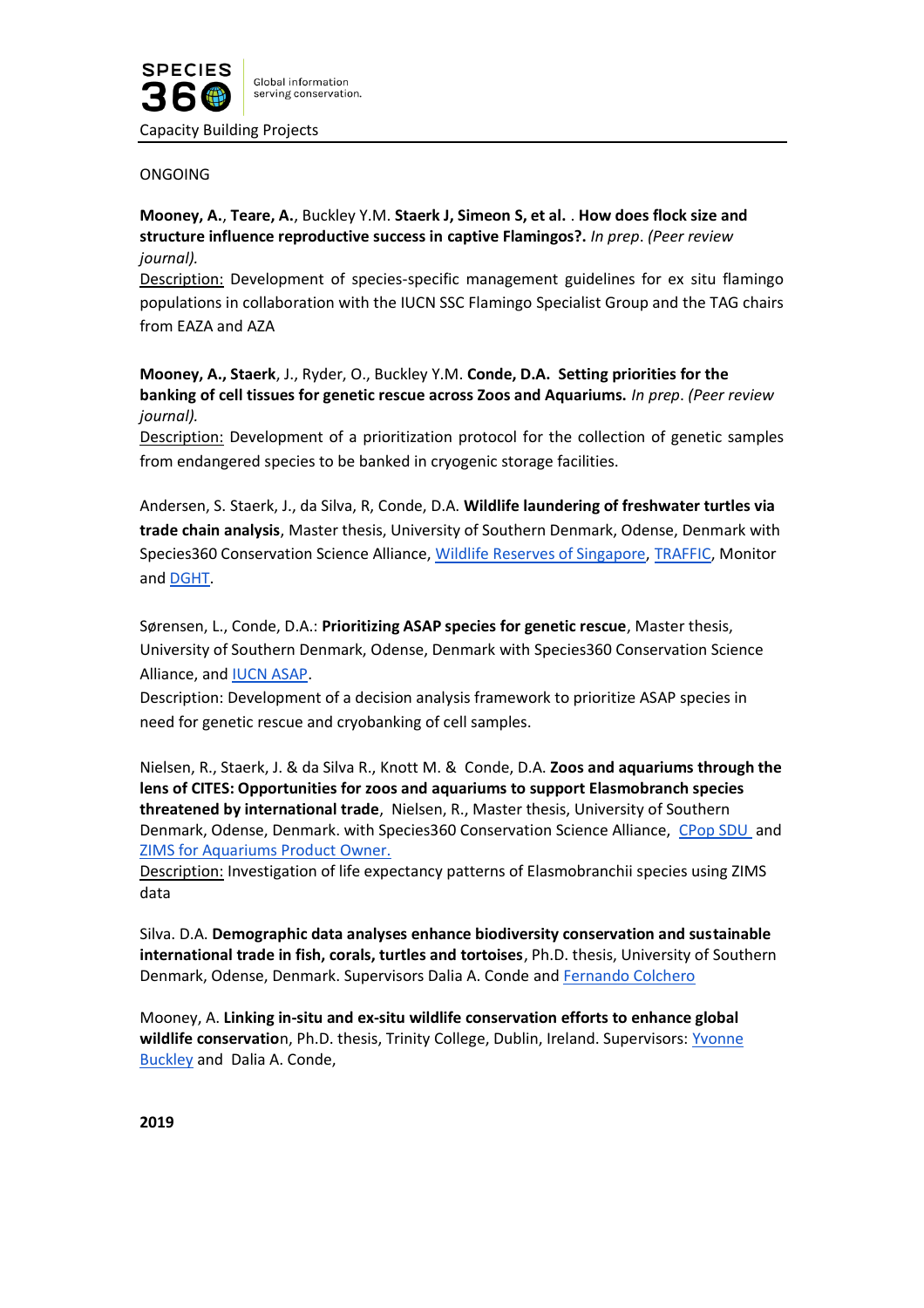

Frederiksen, C., **Staerk, J.**, Lindahl-Jacobsen, R. **Conde, D.A.**: **Male-female differences in Felidae species**, Student project[, European Doctoral School of Demography,](https://www.population-europe.eu/study-and-career/european-doctoral-school-demography-edsd-20192020) University of Southern Denmark, Odense, Denmark.

Description: Understanding patterns in male-female survival differences in cat species using birth and death records from ZIMS. Project in collaboration with the Species360 Conservation Science Alliance, [CPop SDU](https://www.sdu.dk/en/om_sdu/institutter_centre/cpop) and the University of Lyon.

Nielsen, R., Staerk, J. & da Silva R., Knott M. & Conde, D.A. **Zoos through the lens of CITES: Opportunities for zoos and aquariums to support species threatened by international trade: A case study for Elasmobranchii**, Nielsen, R., Student project, University of Southern Denmark, Odense, Denmark. with Species360 Conservation Science Alliance, [CPop SDU](https://www.sdu.dk/en/om_sdu/institutter_centre/cpop) and [ZIMS for Aquariums Product Owner.](https://www.species360.org/products-services/support-for-aquariums/)

Description: Investigating the numbers of Elasmobranchii species in ZIMS and the CITES Trade database as well as a review of legislation to understand how legislative changes may affect captive populations.

Sørensen, L., **Staerk, J., Conde, D.A**.: **Prioritizing conservation actions for ASAP species**, Student project, University of Southern Denmark, Odense, Denmark.

Description: Development of a prioritization protocol for species in the IUCN Asian Species Action Partnership and doing a literature review on the number of action plans in place. Student Project of Sørensen, L., in collaboration with the Species360 Conservation Science Alliance. [CPop SDU a](https://www.sdu.dk/en/om_sdu/institutter_centre/cpop)nd the IUCN Specialist Group ASAP

**Staerk, J**. (Invited lecturer), **Demography in the Anthropocene: Applying Population Dynamics to Species Conservation**, European Doctoral School of Demography (EDSD), Odense, Denmark. [Link to Program](https://www.eds-demography.org/)

**Conde D. A. & Staerk, J. Biodiversity, Conservation and Species Management.** 10 ECTS Master level course. [Link to Course Evaluation](https://www.dropbox.com/s/6hiw6rnwvkod4tj/Report%203.pdf?dl=0)

Alexiadou, I. **Research and Analysis on the possible laundering of the critically endangered ASAP species as "captive-bred" in the international market**, unpublished Master thesis, 29.01.2019, University of Southern Denmark

Description: Analyses of the international trade of the IUCN Specialist Group: Asian Species Action Partnership (ASAP) species. Assessing commercial trade of live specimens declared as captive bred. The goal will be to use as much as possible ZIMS data to assess the number of females required to produce the exported numbers reported in the CITES Trade Database. Supervisors: **Dalia A. Conde & Johanna Staerk**

Project in collaboration with the Species360 Conservation Science Alliance and the [IUCN](https://www.iucn.org/theme/species/our-work/asian-species-action-partnership-asap)  [Specialist Group ASAP](https://www.iucn.org/theme/species/our-work/asian-species-action-partnership-asap)

#### **2018**

Hedeager, J. **Maximizing the conservation value of zoo and aquarium populations: Assessing the alignment of species breeding programs with global prioritization schemes**. Unpublished Master thesis, June 2018, University of Southern Denmark